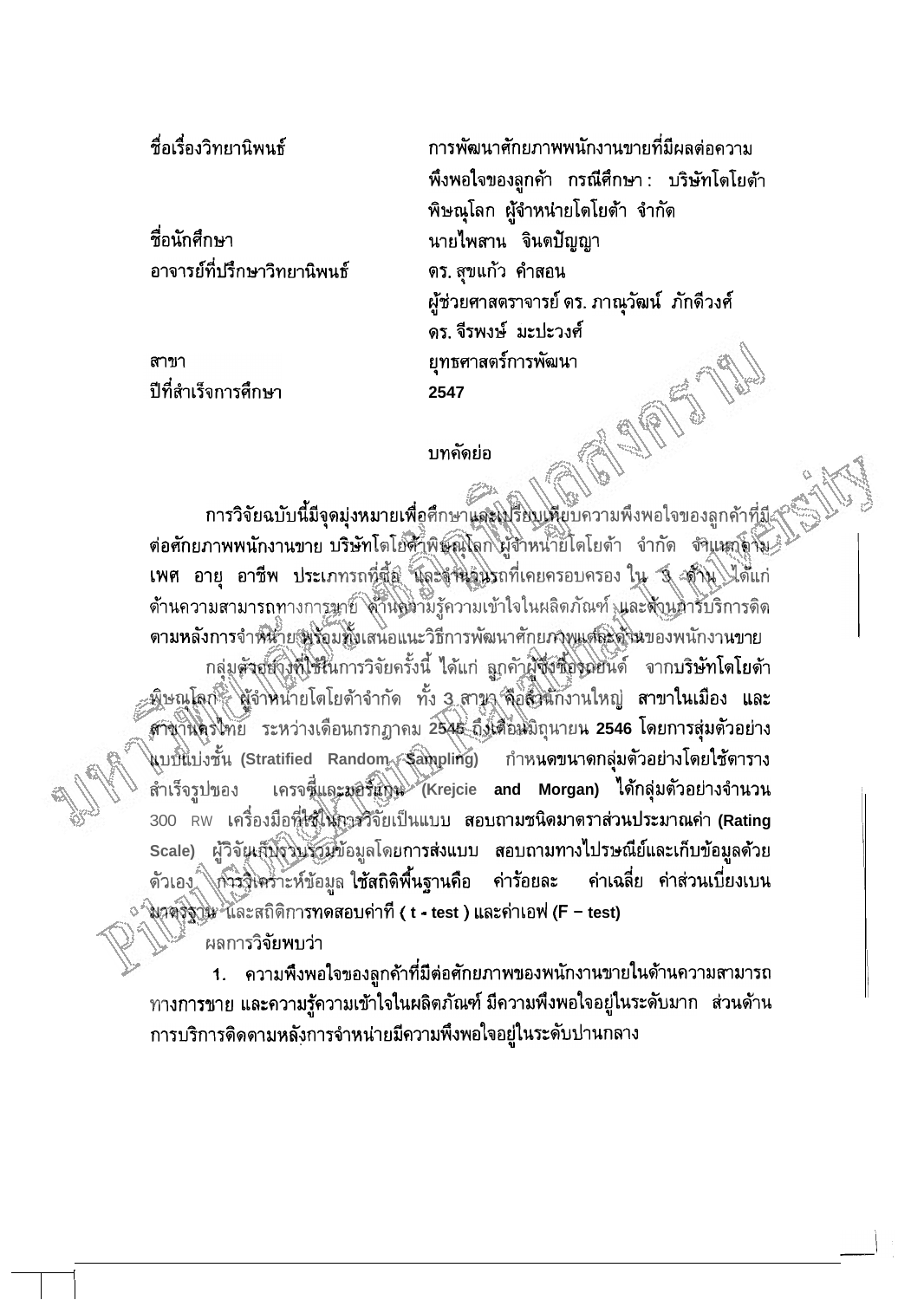2. การเปรียบเทียบความพึงพอใจของลูกค้าต่อศักยภาพพนักงานขายของ บริษัท โตโยต้าพิษณุโลก ผู้จำหน่ายโตโยต้า จำกัด ใน 3 ด้าน พบว่า

2.1 ต้านความสามารถทางการขาย

2.1.1 ถูกค้าเพศชายและเพศหญิงมีความพึงพอใจต่อความสามารถทางการ ขายของพนักงานขายแตกต่างกันอย่างมีนัยสำคัญที่ระดับ 0.05

2.1.2 ถูกค้าที่อายุ อาชีพ ประเภทรถที่ซื้อ และจำนวนรถที่เคยครอบครอง ต่างกันมีความพึงพอใจต่อความสามารถทางการขาย ของพนักงานขายไม่แตกต่างกัน

2.2 ต้านความรู้ความเข้าใจในผลิตภัณฑ์

ลูกค้าที่มี เพศ อายุ อาชีพ ประเภทรถที่ซื้อ และจำนวนรถที่เสนุกรองครอง ้ต่างกันมีความพึงพอใจต่อความรู้ความเข้าใจในผลิตภัณฑ์ ของพนักงานชุดยไม่แตกต่างกัน

2.3 ด้านบริการติดตามหลังการจำหน่าย

ลูกค้าที่มี เพศ อายุ อาชีพ ประเภทรถพี่ซื้อ และจั่งนวนรถที่เคยครอบครอง ต่างกัน มีความพึงพอใจต่อการบริการติดตามหลังการจำหน่าย ของพนักงานขาย ไม่แตกต่างกัน

3. วิธีการพัฒนาศักยภาพพนิกังานขจิยมริษัท โดโยด้าพิษณุโลก ผู้จำหนึ่งยุโตโยด้า จำกัด

3.1 ประสูญโจ๊งปฏิบัติการร่วมกันในเรื่องเกี่ยวกับขั้นตอนและวิธีการมอบของที่ ระลึกแก่ลูกคัลในวังวิมสิทศัญ

จัดโครงการ "แข่งขันพนักงานุขายย์อัตเยี่ยมด้านบริการดิดตามหลังการ

จัดอบรมเรื่อง " การสรัจงความประทับใจในการบริการยุคแข่งขัน"

3.4 จัดทำแบบประเมินความพึงพอใจพนักงานขายรายบุคคลโดยสอบถามจาก ลูกค้าของพนักงานขายสนนั้นจุ

้จัดโอรังการ "อบรมพัฒนาบุคลากรและการทำงานเป็นทีมในองค์กร"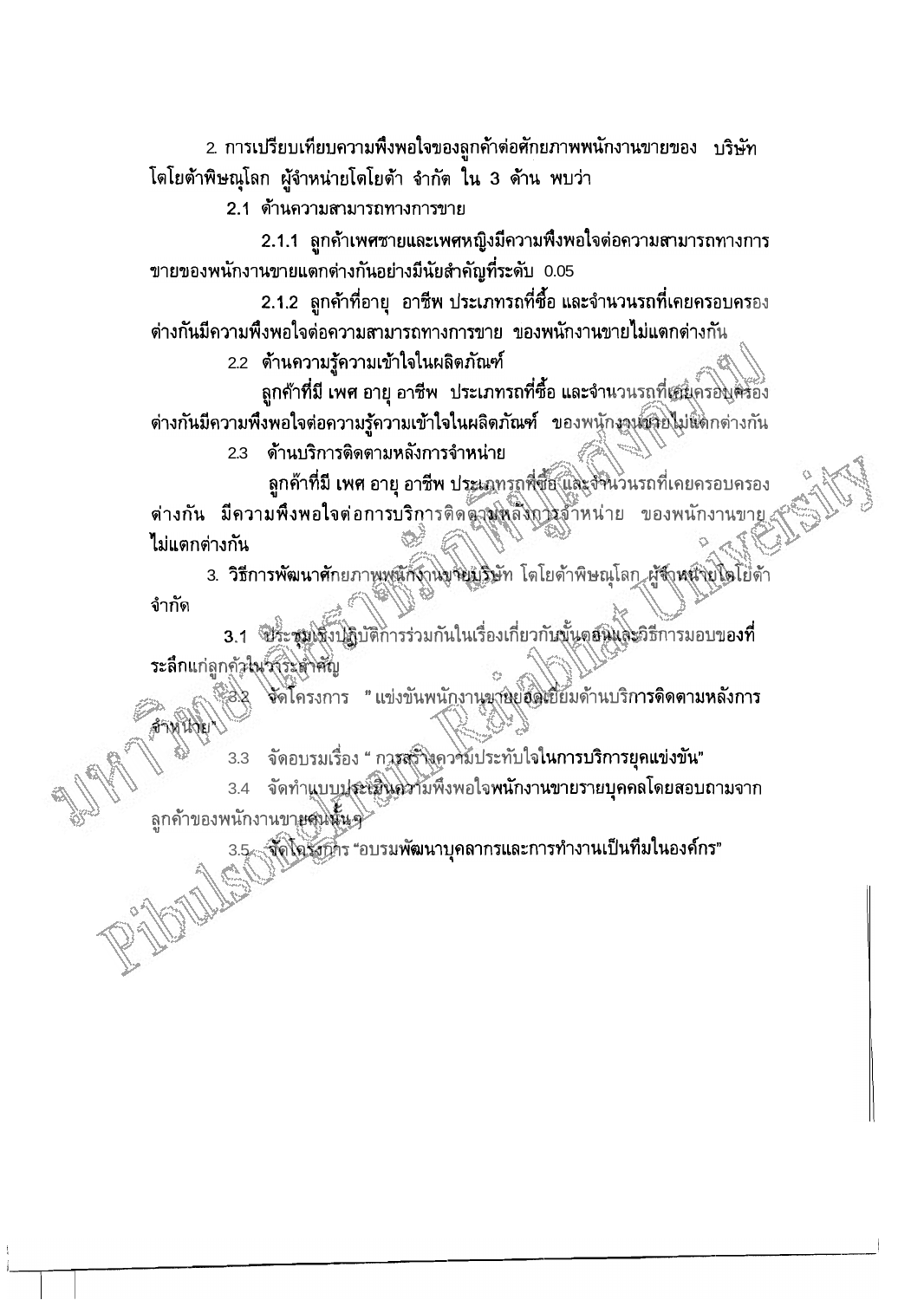| <b>Title</b>    | IMPACT OF SALESPERSON'S POTENTIALITY        |
|-----------------|---------------------------------------------|
|                 | DEVELOPMENT TO THE CUSTOMERS'               |
|                 | SATISFACTION CASE STUDY : TOYOTA            |
|                 | PHITSANULOK TOYOTA 'S DEALER CO., LTD.,     |
| Author          | Phaisan Chintapanya                         |
| <b>Advisors</b> | Dr. Sukkaew Khamsorn                        |
|                 | Assistance Professor Dr. Panuwat Pakdeewong |
|                 | Dr. Jeerapong Mapawong                      |
| Field           | Development Strategy                        |
| Year            | 2004                                        |
|                 |                                             |

The purposes of this research were to study and compare satisfaction of customers to salespersons efficiencies of Phitsanulok Toyota dealer co.ltd. The customers were divided into sexes, ages, vocations, motor-types and number of car possession. The efficiencies divided into 3 dimensions : (1) sale ability, (2) product knowledge ability and (3) post sale service. Then proposed how to develop each dimension.

**ABSTRAC** 

The population of the research were the customers who bought Toyota Cars trom 3 branches in Phitsanulok : Head office, Nai Mueng branch and Nakornthai branch, during June 2002 supe 2003. There were 300 customers stratified by Krejcie and Morgan random sampling method. The instrument was Rating Scale questionnaires. Datas were analyzed by percents, x . S.D., t-test and F-test.

1. Customers 's satisfaction to salespersons on sales ability and knowledge of product were in high level, but on the post sale service was in the middle level.

2. Comparing 's satisfaction of customers to salesperson 's from 3 dimensions found as follow :

2.1 Sale ability :

The study found that :

2.1.1 Male customers' and female customers' satisfaction to sales ability of salesperson 's were differently in 0.05 level.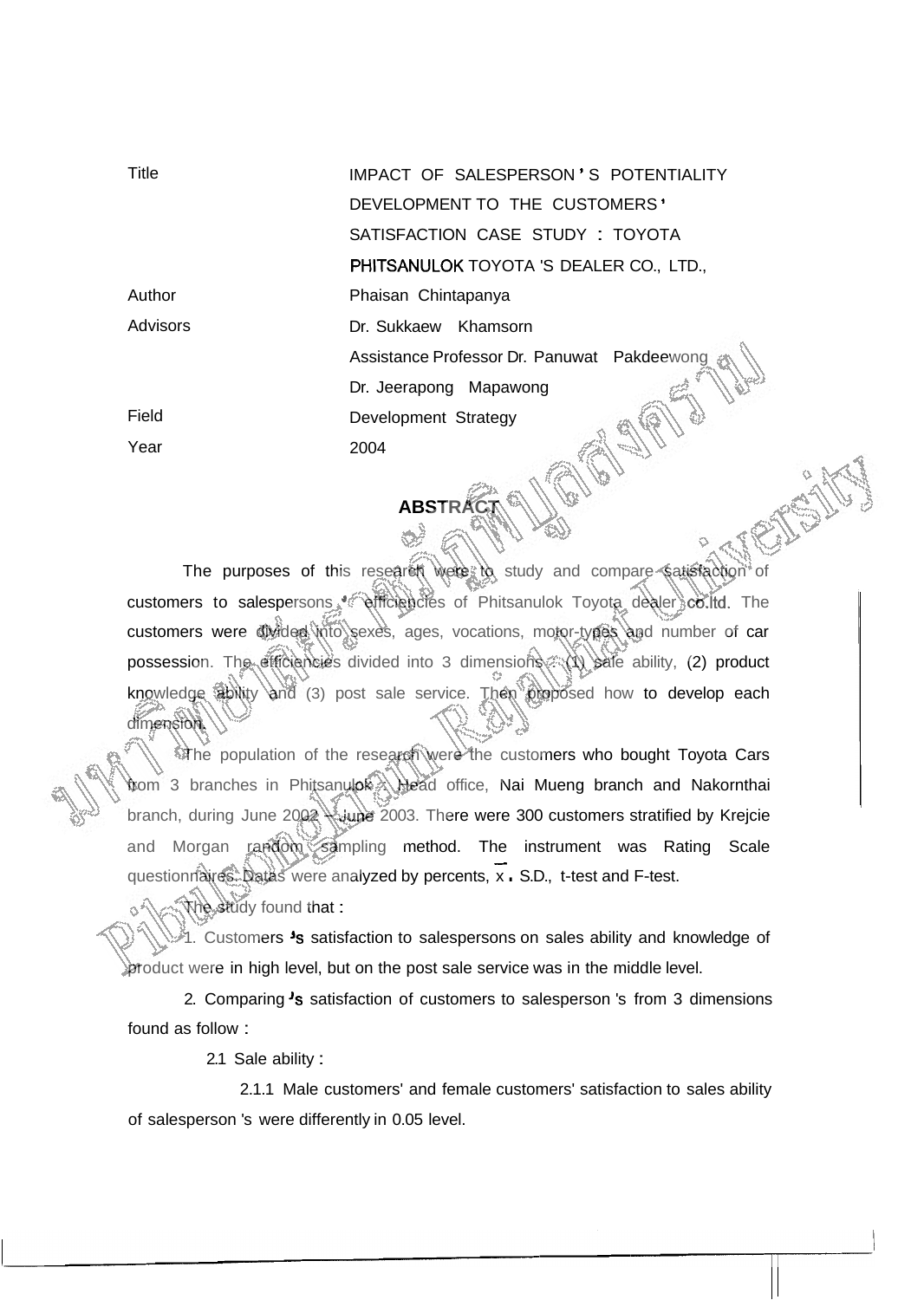2.1.2 Aged, professional, car - typed and number of car possession customers 's satisfaction on sales, were not different.

2.2. Knowledge of product :

Aged, sex, professional, car - typed, **number of** car **possession** car customers 's satisfaction to knowledge of product of salespersons, were not different.

2.3 Post sales service :

Aged, sex, professional, car - typed, car number of car possession customers 's satisfaction to post sales service of salespersons, were not different.

3. Developing efficiency melthodfor salesperson 's :

3.1 Seminar and workshop to design process of development and opportunity to give gifts to the customers.

3.2 Organize project for the highest sales and post sales service competition.

3.3 Seminar and workshop to build up how to make satisfaction to customers at the competitive era.

3.4 Produce satisfaction questionnaires to the salespersons for customers.

3.5 Organize team-working training project for the salespersons in the

company.

ช